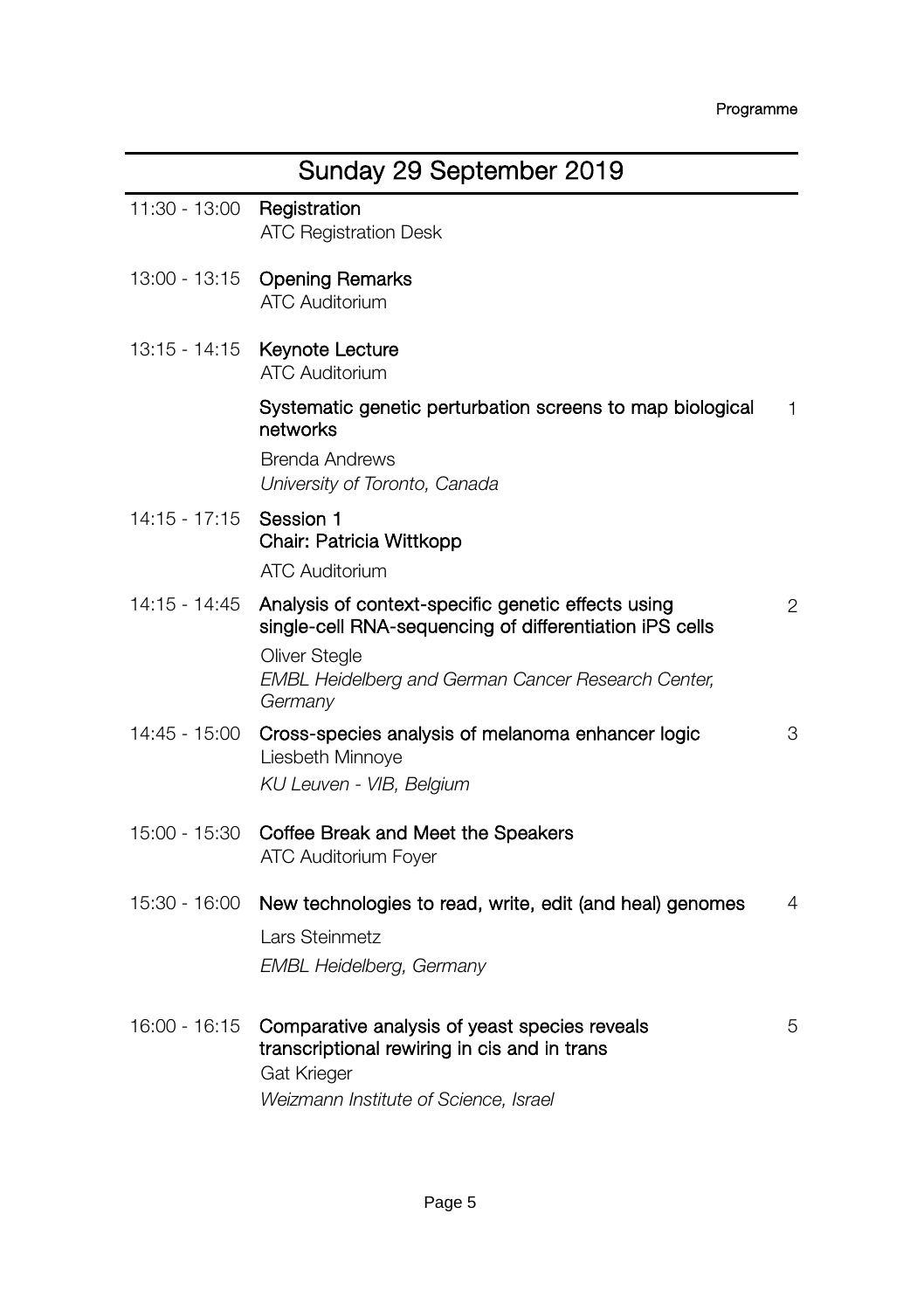|               | 16:15 - 16:30 Cell-to-cell protein expression variability in the human<br>immune system is a heritable and polygenic trait | 6 |
|---------------|----------------------------------------------------------------------------------------------------------------------------|---|
|               | Michael Morgan                                                                                                             |   |
|               | Wellcome Sanger Institute, United Kingdom                                                                                  |   |
| 16:30 - 16:45 | Identifying signs of polygenic adaptation using polygenic<br>scores<br>Olivier Bakker                                      | 7 |
|               | University Medical Centre Groningen, The Netherlands                                                                       |   |
| 16:45 - 17:15 | High throughput functional characterization of natural<br>alleles in S. cerevisiae<br>Maitreya Dunham                      | 8 |
|               | University of Washington, United States of America                                                                         |   |
|               | 17:15 - 18:30 Speed Networking Session<br>ATC Auditorium Foyer                                                             |   |
| 18:30 - 20:00 | Dinner<br><b>EMBL Canteen</b>                                                                                              |   |

20:00 - 22:00 Welcome Reception ATC Rooftop Lounge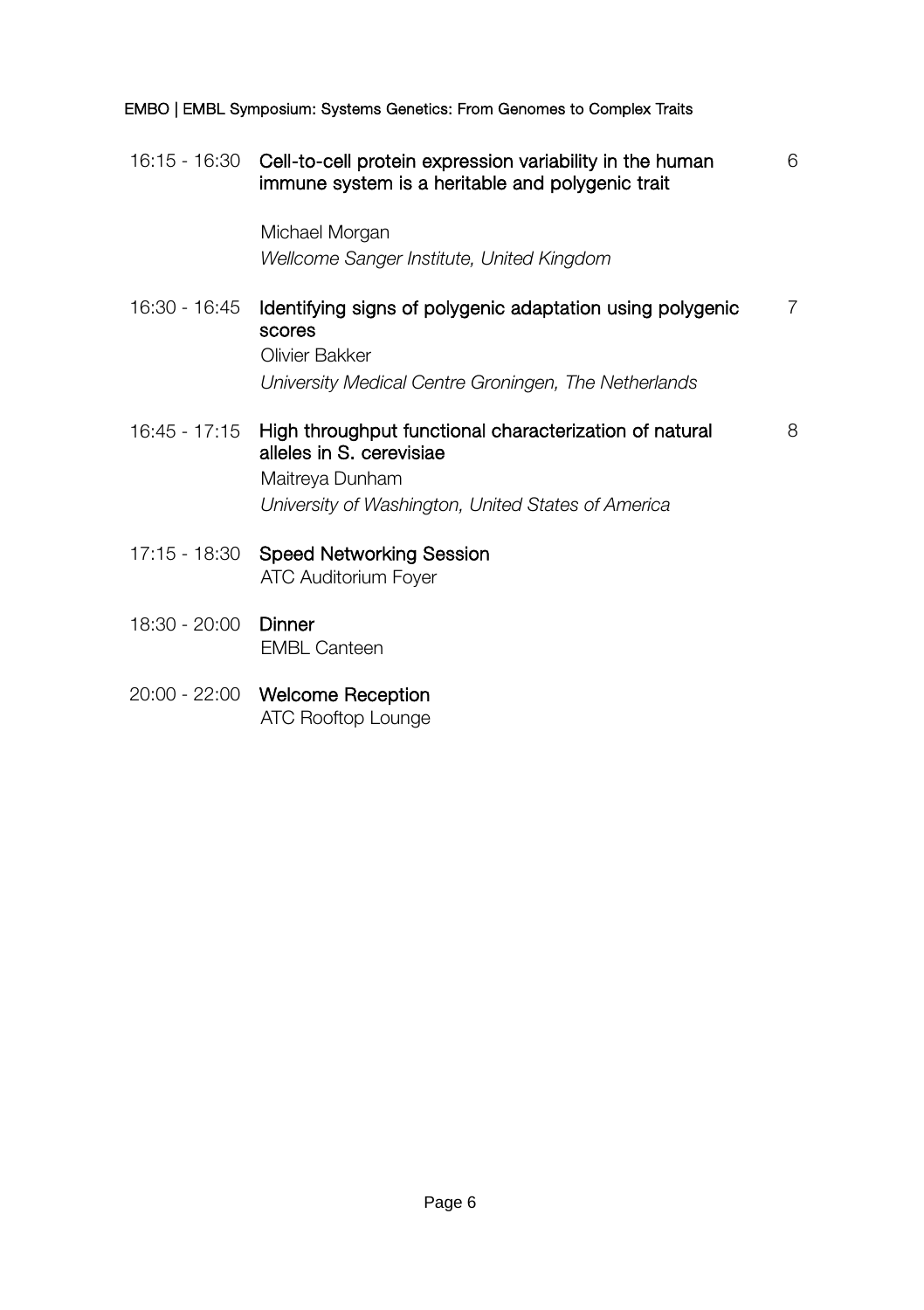| Monday 30 September 2019 |                                                                                                                                                                               |    |
|--------------------------|-------------------------------------------------------------------------------------------------------------------------------------------------------------------------------|----|
| 09:00 - 12:00            | Session 2<br>Chair: Marcelo Nobrega<br><b>ATC Auditorium</b>                                                                                                                  |    |
| 09:00 - 09:30            | Towards predicting gene expression from DNA sequence<br>Jussi Taipale<br>University of Cambridge, United Kingdom                                                              | 9  |
|                          |                                                                                                                                                                               |    |
| 09:30 - 09:45            | Defining the architecture of complex traits to understand<br>the emergent properties of genomes<br>Chris Jakobson                                                             | 10 |
|                          | Stanford University School of Medicine, United States of<br>America                                                                                                           |    |
| 09:45 - 10:15            | The genomic aetiology of osteoarthritis<br>Eleftheria Zeggini                                                                                                                 | 11 |
|                          | Helmholtz Zentrum München, Germany                                                                                                                                            |    |
| 10:15 - 10:45            | Coffee Break and Meet the Speakers<br>ATC Auditorium Foyer                                                                                                                    |    |
| $10:45 - 11:00$          | The genetic interaction landscape of human membrane<br>transporters                                                                                                           | 71 |
|                          | Enrico Girardi                                                                                                                                                                |    |
|                          | CeMM Research Center for Molecular Medicine of the<br>Austrian Academy of Sciences, Austria                                                                                   |    |
| 11:00 - 11:30            | Exploring genomics and phenomics with machine learning<br>toward an improved understanding of complex traits                                                                  | 13 |
|                          | Marylyn Ritchie<br>University of Pennsylvania, United States of America                                                                                                       |    |
| 11:30 - 11:45            | Integration of transcriptome, proteome and<br>phoshpoproteome data elucidates the genetic control of<br>molecular networks<br>Andreas Beyer<br>University of Cologne, Germany | 14 |
|                          |                                                                                                                                                                               |    |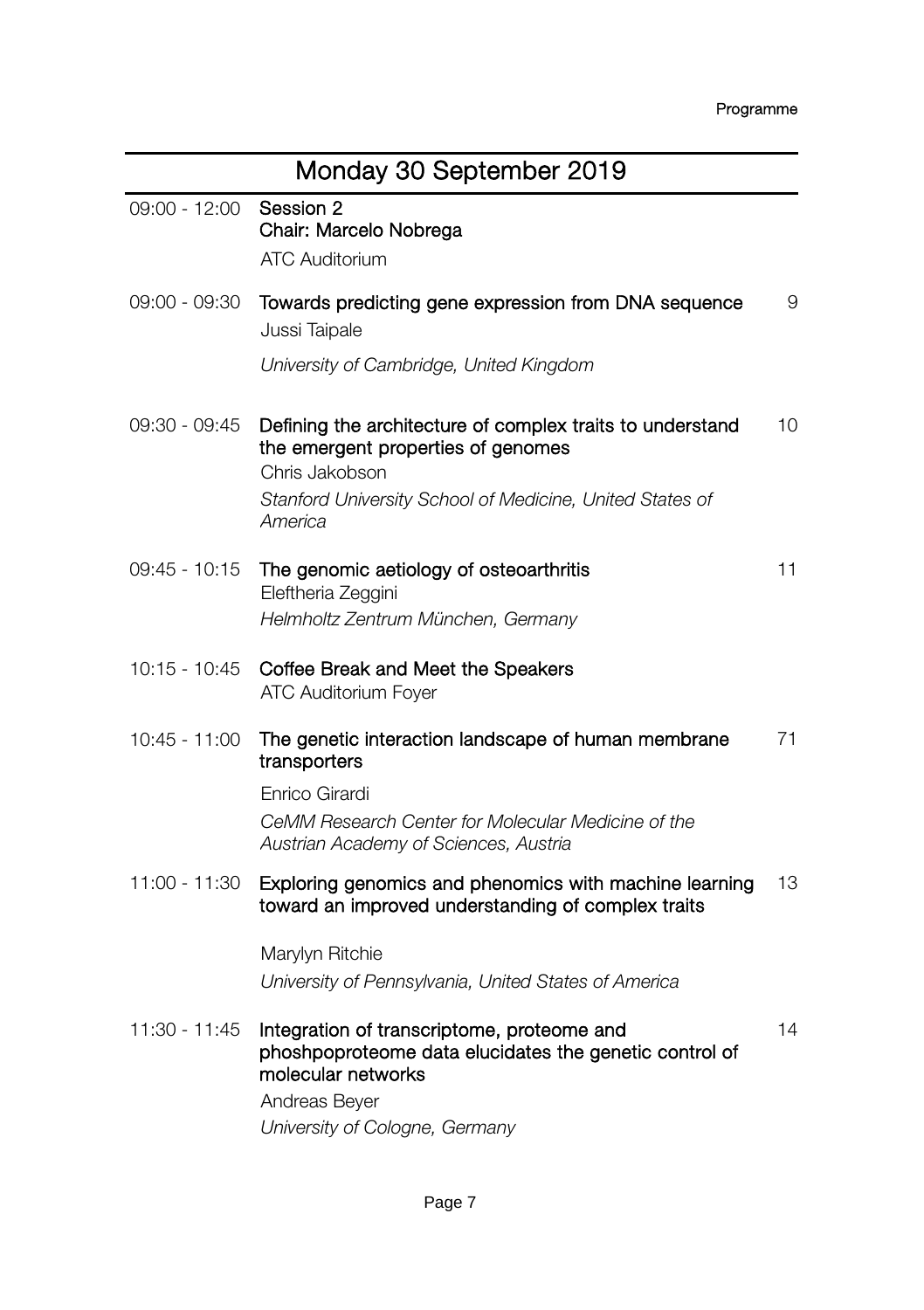|                            | 11:45 - 12:00 Context-sensitive analysis of genomic insulator function<br>Matt Maurano<br>New York University School of Medicine, United States of<br>America | 15 |
|----------------------------|---------------------------------------------------------------------------------------------------------------------------------------------------------------|----|
| 12:00 - 13:30 <b>Lunch</b> | ATC Auditorium Foyer                                                                                                                                          |    |
| 13:30 - 17:00              | Session 3<br>Chair: Maitreya Dunham<br><b>ATC Auditorium</b>                                                                                                  |    |
| 13:30 - 14:00              | From epigenetic variation across individuals to insights<br>into disease and ageing<br>Judith Zaugg<br><b>EMBL Heidelberg, Germany</b>                        | 16 |
| $14:00 - 14:15$            | Single and combinatorial CRISPR gene perturbations with<br>3Cs gRNAs<br>Manuel Kaulich<br>Goethe University Frankfurt, Germany                                | 79 |
| 14:15 - 14:30              | Exploring the omnigenic model<br>Neel Prabh<br>Max Planck Institute for Evolutionary Biology, Germany                                                         | 95 |
| $14:30 - 15:00$            | Single cells collectively reveal non-deterministic effects of<br>genetic variants<br>Gaël Yvert<br>CNRS and École Normale Supérieure de Lyon, France          | 18 |
| $15:00 - 15:30$            | Coffee Break and Meet the Speakers<br>ATC Auditorium Foyer                                                                                                    |    |
| 15:30 - 16:30              | Panel discussion: Open science and opportunities in<br>systems genetics<br><b>ATC Auditorium</b>                                                              |    |
| 16:30 - 17:00              | <b>Flash Talks Session 1</b><br>Abstract #47, 53, 56, 57, 59, 83, 87, 115<br><b>ATC Auditorium</b>                                                            |    |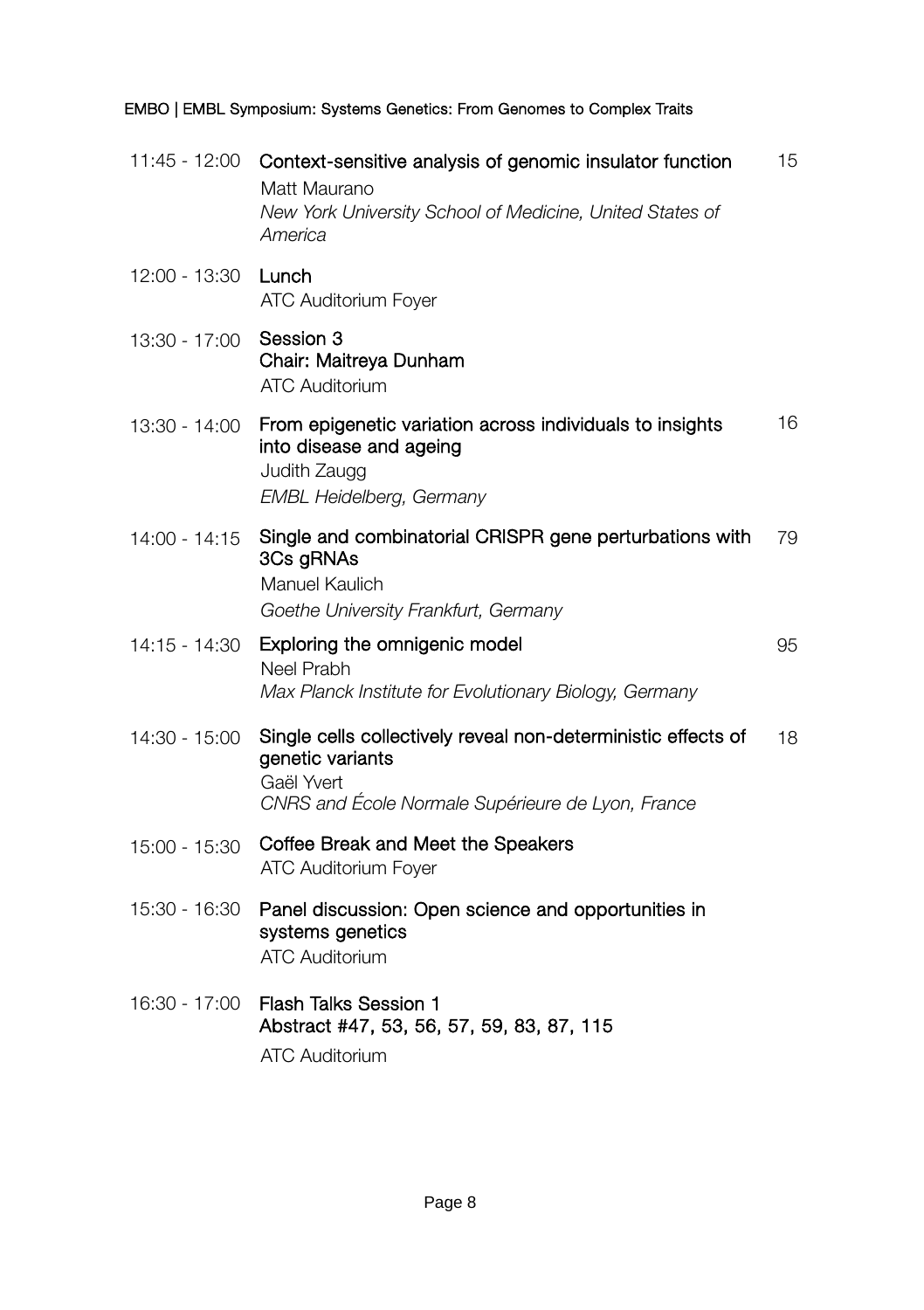## Programme

- 17:00 19:00 Poster Session 1 (odd numbers) ATC Helix B
- 19:00 20:30 Dinner EMBL Canteen
- 20:30 22:30 After Dinner Drinks ATC Rooftop Lounge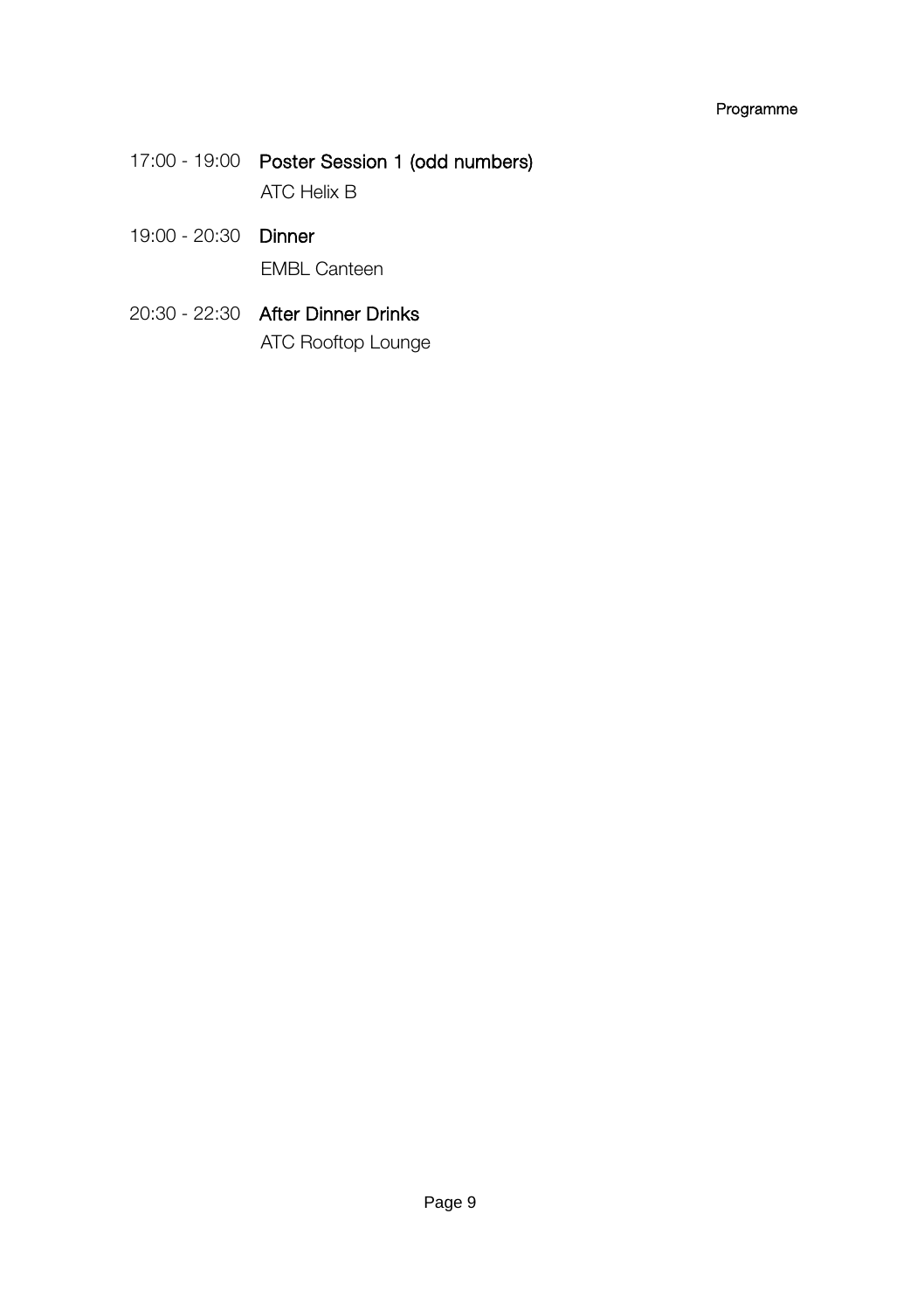| Tuesday 1 October 2019 |                                                                                                                                                                         |    |
|------------------------|-------------------------------------------------------------------------------------------------------------------------------------------------------------------------|----|
| $09:00 - 12:00$        | Session 4<br>Chair: Brenda Andrews<br><b>ATC Auditorium</b>                                                                                                             |    |
| 09:00 - 09:30          | Using single-cell genomics to investigate transcriptional<br>dynamics<br><b>Rickard Sandberg</b><br>Karolinska Institutet, Sweden                                       | 19 |
| 09:30 - 09:45          | Dynamic control of transcription at different chromosome<br>positions<br>Siqi Zhao<br>Washington University in St. Louis, United States of America                      | 20 |
| 09:45 - 10:00          | Single cell RNA-seq identifies the origins of heterogeneity<br>in efficient cell transdifferentiation and reprogramming                                                 | 21 |
|                        | Mirko Francesconi<br>LBMC and École Normale Supérieure de Lyon, France                                                                                                  |    |
| $10:00 - 10:15$        | Quantitative phenotyping of C. elegans drug responses                                                                                                                   | 22 |
|                        | Andy Fraser<br>University of Toronto, Canada                                                                                                                            |    |
| 10:15 - 10:45          | Coffee Break and Meet the Speakers<br><b>ATC Auditorium Fover</b>                                                                                                       |    |
| $10:45 - 11:15$        | Using single cell genomics to understand cell fate<br>decisions in early development<br>John Marioni<br>EMBL-EBI Hinxton and University of Cambridge, United<br>Kingdom | 23 |
| 11:15 - 11:30          | Curating an atlas of human gene function from<br>CRISPR-Cas9 fitness screens<br>Joshua Pan<br>Broad Institute, United States of America                                 | 24 |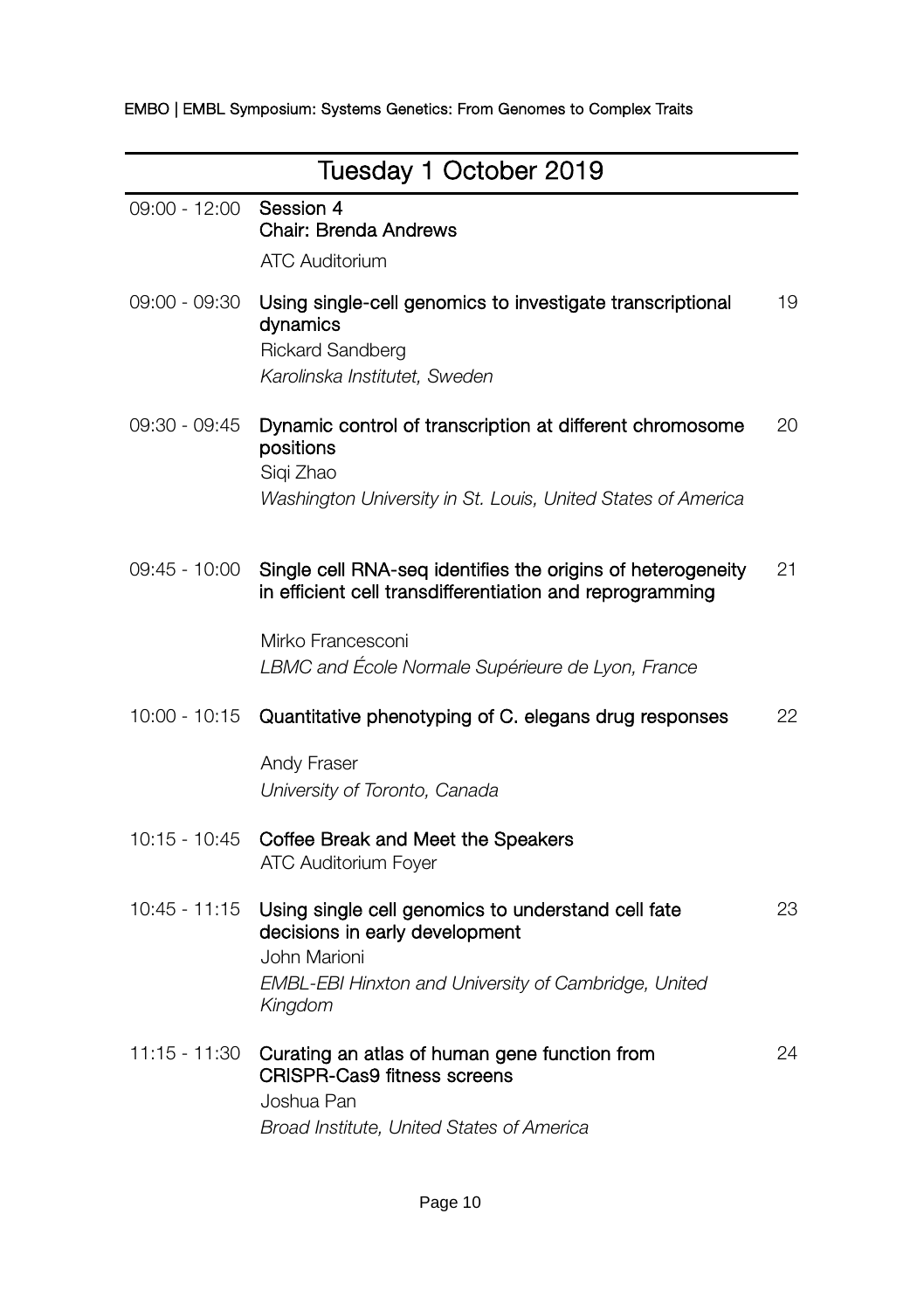## Programme

| $11:30 - 12:00$ | Impacts of mutations on regulatory networks<br>Patricia Wittkopp<br>University of Michigan, United States of America                                                      | 25 |
|-----------------|---------------------------------------------------------------------------------------------------------------------------------------------------------------------------|----|
| 12:00 - 13:30   | Lunch<br>ATC Auditorium Foyer                                                                                                                                             |    |
| 13:30 - 17:00   | Session 5<br>Chair: Gaël Yvert<br><b>ATC Auditorium</b>                                                                                                                   |    |
| 13:30 - 14:00   | Solving protein structures and understanding genetic<br>interactions using deep mutagenesis<br>Ben Lehner<br>Centre for Genomic Regulation, Spain                         | 26 |
| $14:00 - 14:15$ | Sequencing the BXD family, a cohort for experimental<br>systems genetics and precision medicine                                                                           | 27 |
|                 | David Ashbrook<br>The University of Tennessee Health Science Center, United<br><b>States of America</b>                                                                   |    |
| 14:15 - 14:30   | Characterizing cell type specificity of eQTLs from<br>estimated cell type abundances across GTEx tissues                                                                  | 28 |
|                 | Sarah Kim-Hellmuth<br>New York Genome Center, United States of America                                                                                                    |    |
| 14:30 - 15:00   | Humans and their bugs: The role of host-microbiome<br>interactions in health and diseases<br>Alexandra Zhernakova<br>University Medical Center Groningen, The Netherlands | 29 |
|                 | 15:00 - 15:30 Coffee Break and Meet the Speakers<br><b>ATC Auditorium Fover</b>                                                                                           |    |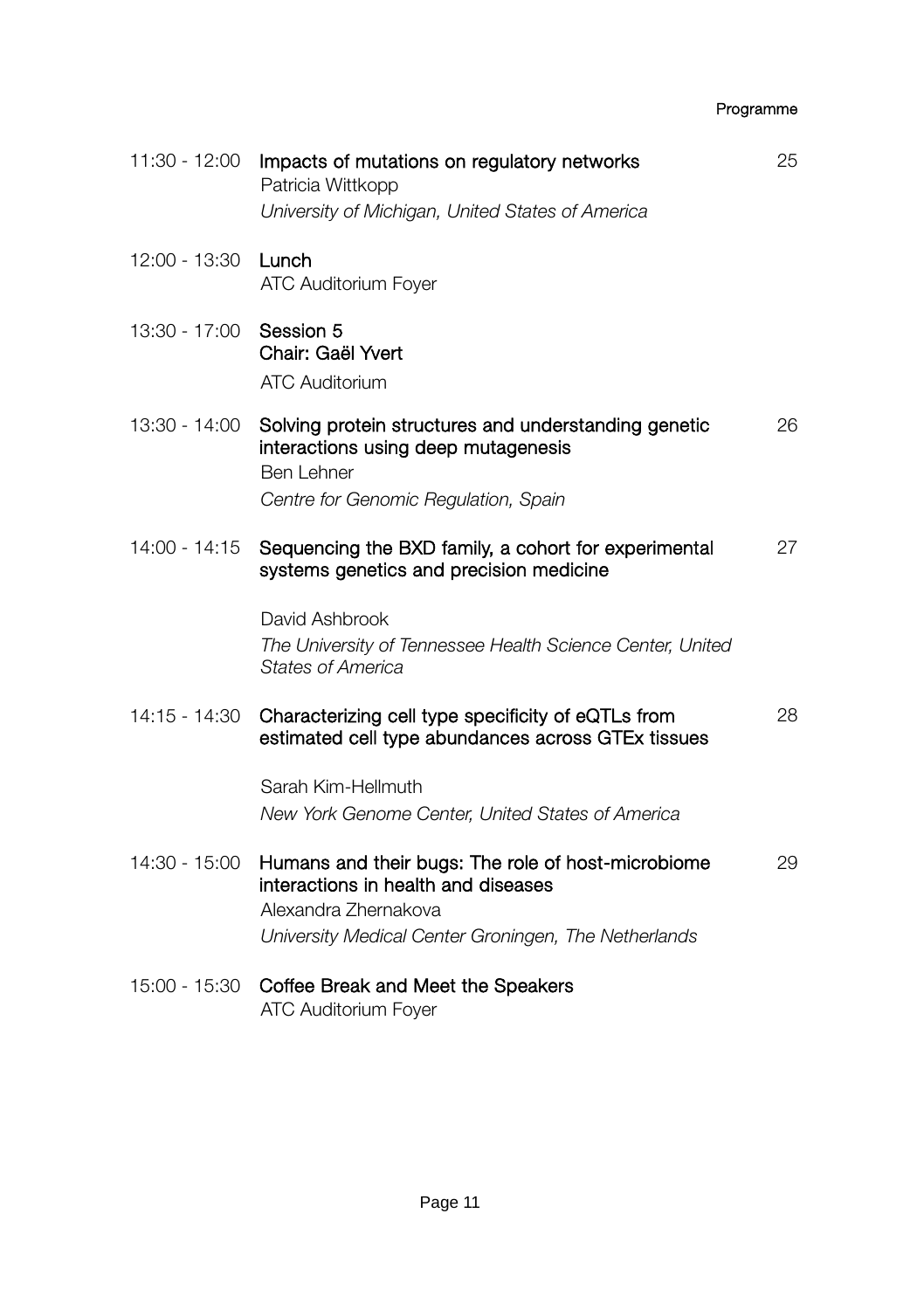15:30 - 16:00 Dissecting the genetic and molecular basis of organismal phenotypes in the Drosophila Genetic Reference Panel 30

> Bart Deplancke *École Polytechnique Fédérale de Lausanne, Switzerland*

16:00 - 16:15 Disentangling genetic and environmental effects on the proteotypes of individuals 31 Natalie Romanov

*EMBL Heidelberg, Germany*

16:15 - 16:30 Fission yeast transcriptional heterogeneity surveyed by single cell RNA sequencing 32

> Samuel Marguerat *MRC London Institute of Medical Sciences and Imperial College London, United Kingdom*

- 16:30 17:00 Flash Talks Session 2 Abstract #50, 62, 64, 68, 70, 82, 88, 106 ATC Auditorium
- 17:00 19:00 Poster Session 2 (even numbers) ATC Helix B
- 19:00 21:00 Conference Dinner EMBL Canteen
- 21:00 00:00 Conference Party ATC Auditorium Foyer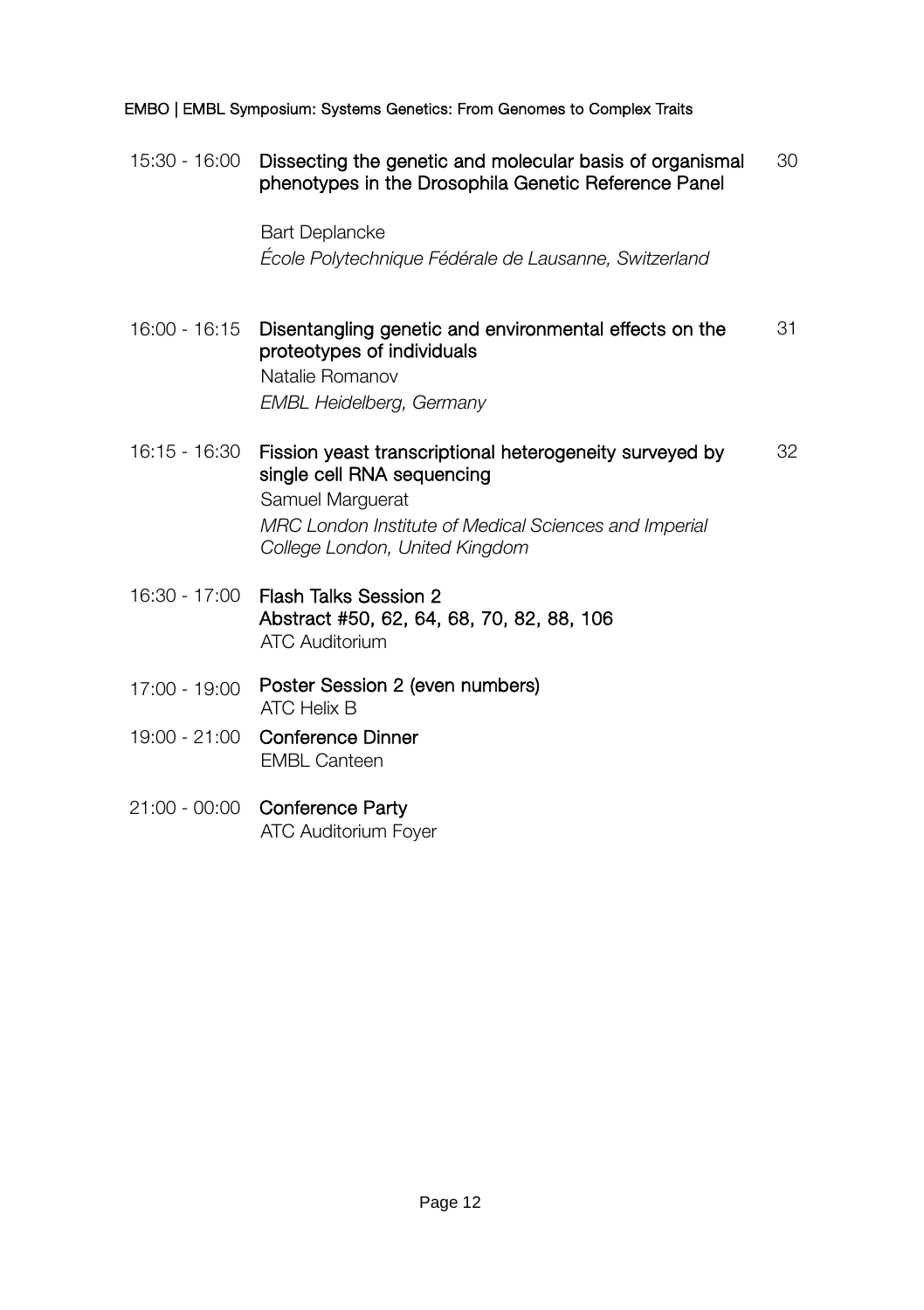| Wednesday 2 October 2019 |                                                                                                                                                                                            |    |
|--------------------------|--------------------------------------------------------------------------------------------------------------------------------------------------------------------------------------------|----|
| $09:00 - 12:45$          | Session 6<br>Chair: Rickard Sandberg                                                                                                                                                       |    |
|                          | <b>ATC Auditorium</b>                                                                                                                                                                      |    |
| 09:00 - 09:30            | The GTEx Consortium atlas of genetic regulatory effects<br>across human tissues<br>Tuuli Lappalainen<br>New York Genome Center and Columbia University, United<br><b>States of America</b> | 33 |
| 09:30 - 09:45            | A high-resolution genetic map of the metazoan cell<br>generated by image-based profiling of co-perturbations                                                                               | 34 |
|                          | Florian Heigwer                                                                                                                                                                            |    |
|                          | German Cancer Research Center and Heidelberg University,<br>Germany                                                                                                                        |    |
| $09:45 - 10:00$          | Adaptation is shaped by genetic architecture and<br>genotype<br>Rob Jelier<br>KU Leuven, Belgium                                                                                           | 35 |
| 10:00 - 10:30            | Functionally dissecting the genetic landscape of complex<br>human traits<br>Marcelo Nobrega                                                                                                | 36 |
|                          | University of Chicago, United States of America                                                                                                                                            |    |
| 10:30 - 11:00            | Coffee Break and Meet the Speakers<br>ATC Auditorium Foyer                                                                                                                                 |    |
| 11:00 - 11:30            | Variation of gene essentiality in yeast and human<br>Leopold Parts                                                                                                                         | 37 |
|                          | Wellcome Trust Sanger Institute, United Kingdom                                                                                                                                            |    |
| 11:30 - 11:45            | Simultaneous quantification of mRNA and protein in single<br>cells reveals trans-acting genetic variation<br>Frank Albert                                                                  | 38 |
|                          | University of Minnesota, United States of America                                                                                                                                          |    |
| 11:45 - 12:45            | Keynote Lecture                                                                                                                                                                            |    |

ATC Auditorium